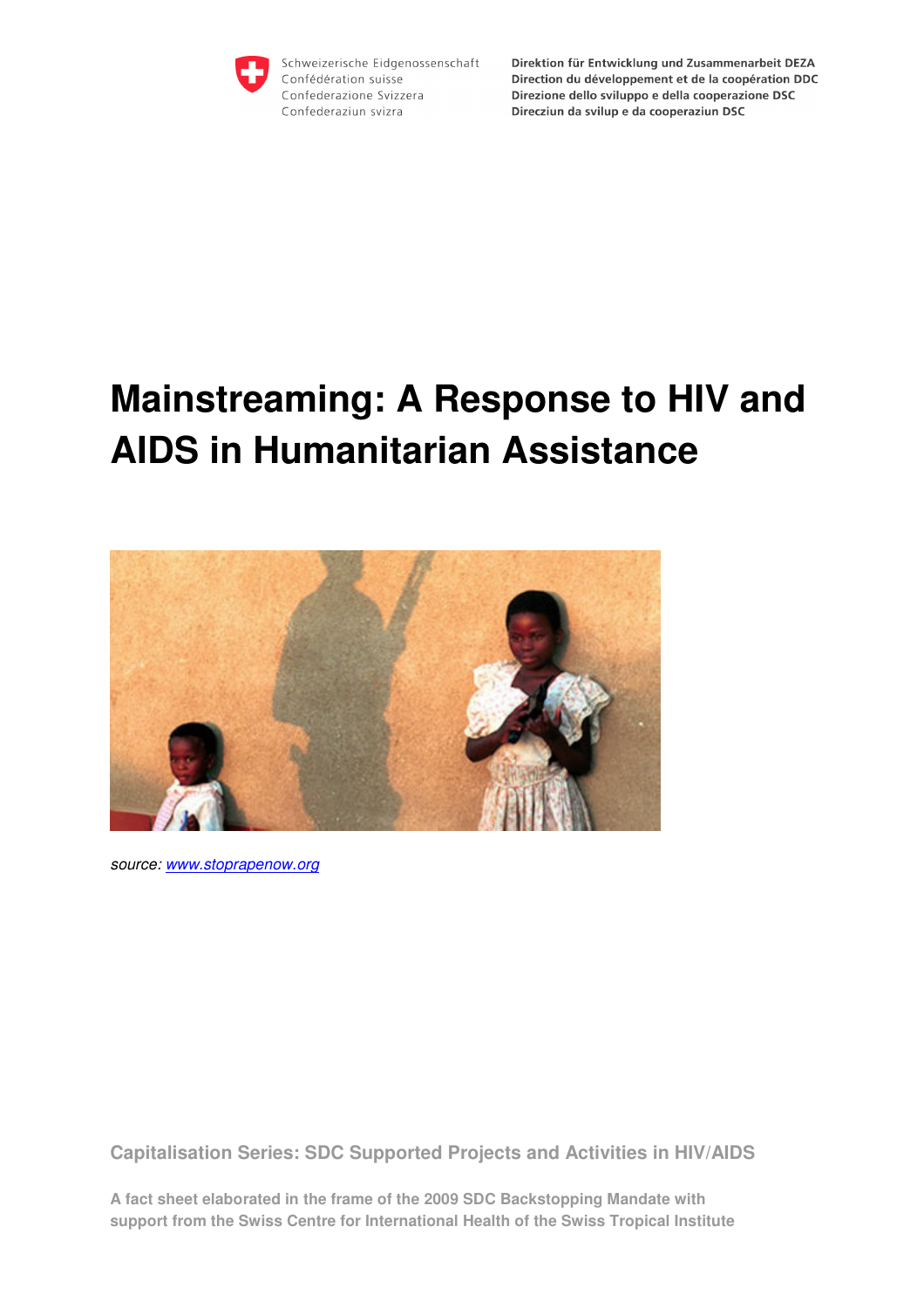#### **Introduction**

An estimated 200 million people are at any time affected by humanitarian emergencies. HIV and conflict overlap in many places. In 2006, 1.8 million people living with HIV or AIDS were also affected by conflict, disaster or displacement. Emergency situations may affect the risks of HIV and AIDS transmission in two ways. Factors which may lead to increased transmission include breakdown of social structures, lack of income, sexual violence and transactional sex, lack of health infrastructure and education, and increased mobility. A state of emergency can, however, also present situations favourable to decreasing HIV transmission (improved protection, improved access to health and other social services is often the case in refugee settings).

Universal access to prevention, treatment and care of HIV and AIDS cannot be achieved without addressing the specific needs of populations affected by humanitarian emergencies. Numerous and effective policies and programmes can be introduced from the onset of humanitarian emergencies to address HIV. For all these reasons, it is crucial to mainstream HIV and AIDS in the work of humanitarian assistance. A major challenge is to bring together key players from both the humanitarian aid and the AIDS "community," in the often complex aid architecture. Following the "do no harm approach," humanitarian assistance also needs to anticipate interventions that could be associated with increased transmission risks, and to plan corrective actions.

#### **SDC's HIV/AIDS Response in Humanitarian Assistance**

HIV and AIDS are considered crosscutting issues in SDC's humanitarian aid department. In various emergency settings reaching from Zimbabwe, Angola, Sudan, Uganda, and the Great Lakes region, to Haiti, North Caucasus and Asia, where SDC supports "emergency aid, reconstruction and advocacy" activities, HIV and AIDS have been addressed in terms of prevention, protection, treatment and care, psychosocial support, and work place programmes. They are often integrated parts of comprehensive multi-sectoral approaches. SDC is a donor to bilateral partners and multilateral humanitarian and development agencies, such as the World Food Programme, the UNHCR, and international networks such as the International Federation of the Red Cross and Red Crescent Societies, and supports the strengthening of their HIV response.

#### **Supported Activities**

HIV and AIDS are addressed by the Humanitarian Aid Department giving a special focus to Southern and Eastern Africa. Concrete activities include mainstreaming of HIV and AIDS at strategic and project levels, and several capacity building efforts, such as the participation at "SOSA" workshops, workshops in Bern, and also the "Great Horn" HIV and AIDS Humanitarian Aid workshop that was held in Uganda in November 2009. Headquarters mainstreaming workshops were held for the Personnel Division and in the Asia and America Divisions. SDC has also funded the HIV and AIDS specialist of the Mid-Term Evaluation of the Southern Africa Protracted Relief and Recovery Operation and the team leader of the broader and